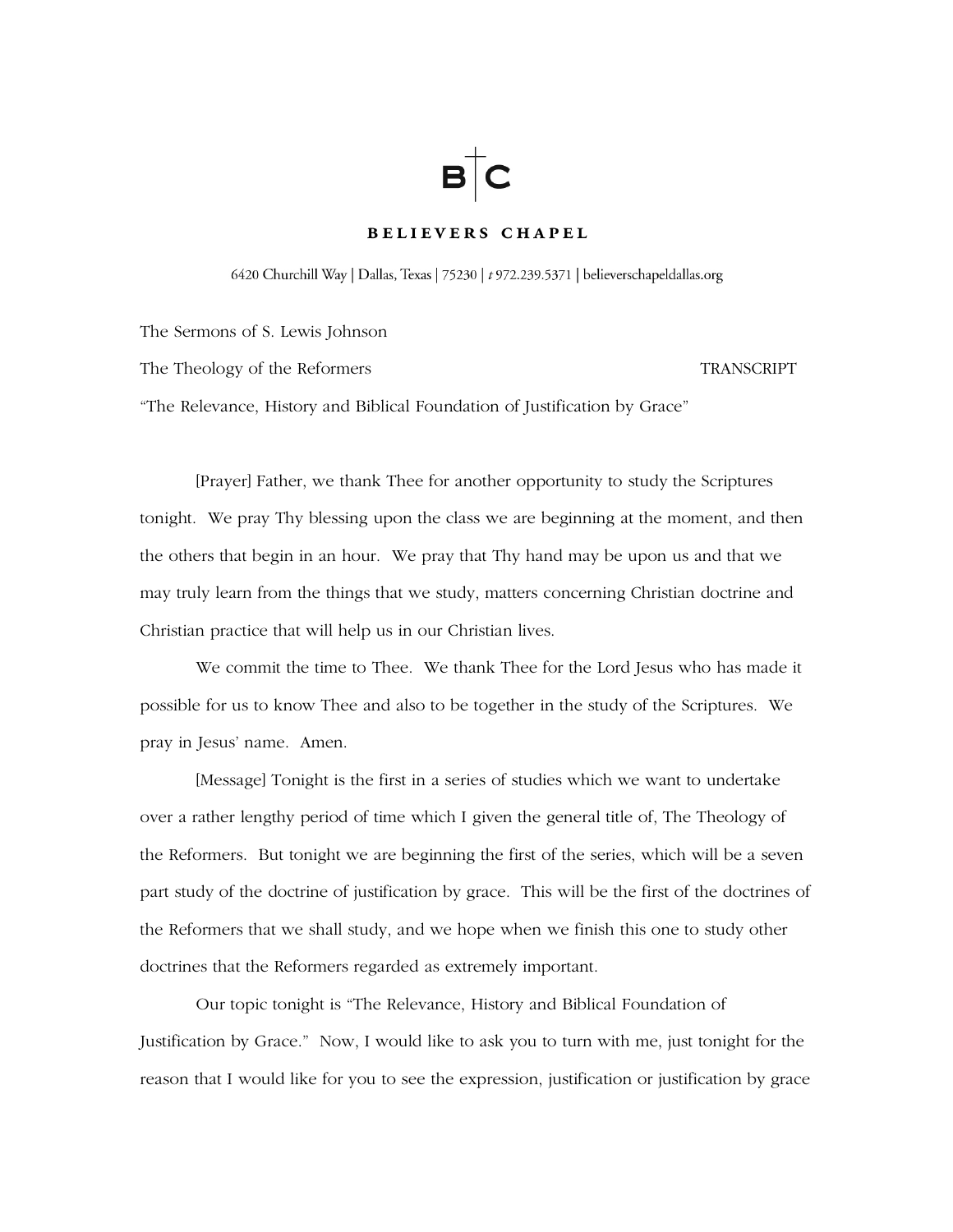- 2 -

"The Relevance, History and Biblical Foundation of Justification by Grace" by S. Lewis Johnson Copyright © 2007 Believer's Chapel, Dallas, Texas. All Rights Reserved.

in Scripture. So will you turn with me to Titus chapter 3 and listen as I read verses 4 through 7. Titus chapter 3 verse 4 through verse 7. The apostle writes,

 "But when the kindness of God our Savior and His love for mankind appeared, He saved us, not on the basis of deeds which we have done in righteousness, but according to His mercy, by the washing of regeneration and renewing by the Holy Spirit, whom He poured out upon us richly through Jesus Christ our Savior, so that being justified by His grace we would be made heirs according to the hope of eternal life."

 Luther – I should say this. I have entitled this justification by grace rather than justification by faith for a specific reason. It is not uncommon for individuals, who do not really believe in the Reformers' idea of justification by faith to say that they accept the doctrine of justification by faith. It is today for example very popular in the Roman Catholic Church for its theological leaders to say that they accept the doctrine of justification by faith, and that really there was no reason for the Lutheran Reformation to have occurred in the severity in which it occurred, because we, they say, do accept the doctrine of justification by faith.

 And I am not accusing them of dishonesty. They do think, many of them, that they accept the doctrine of justification by faith. But it is fair to say that when they go on to explain what faith is, their idea of faith is not the same as the idea of faith that the Reformers believed. So while they used the term, justification by faith, they mean something different than that which the Reformers meant by justification by faith.

 I believe it is much clearer, anyway, to speak of justification by grace. If we wanted to add to it, we could say justification by grace through faith, but justification by grace lays stress upon the freeness of our justification, and I think that is where this emphasis should rest.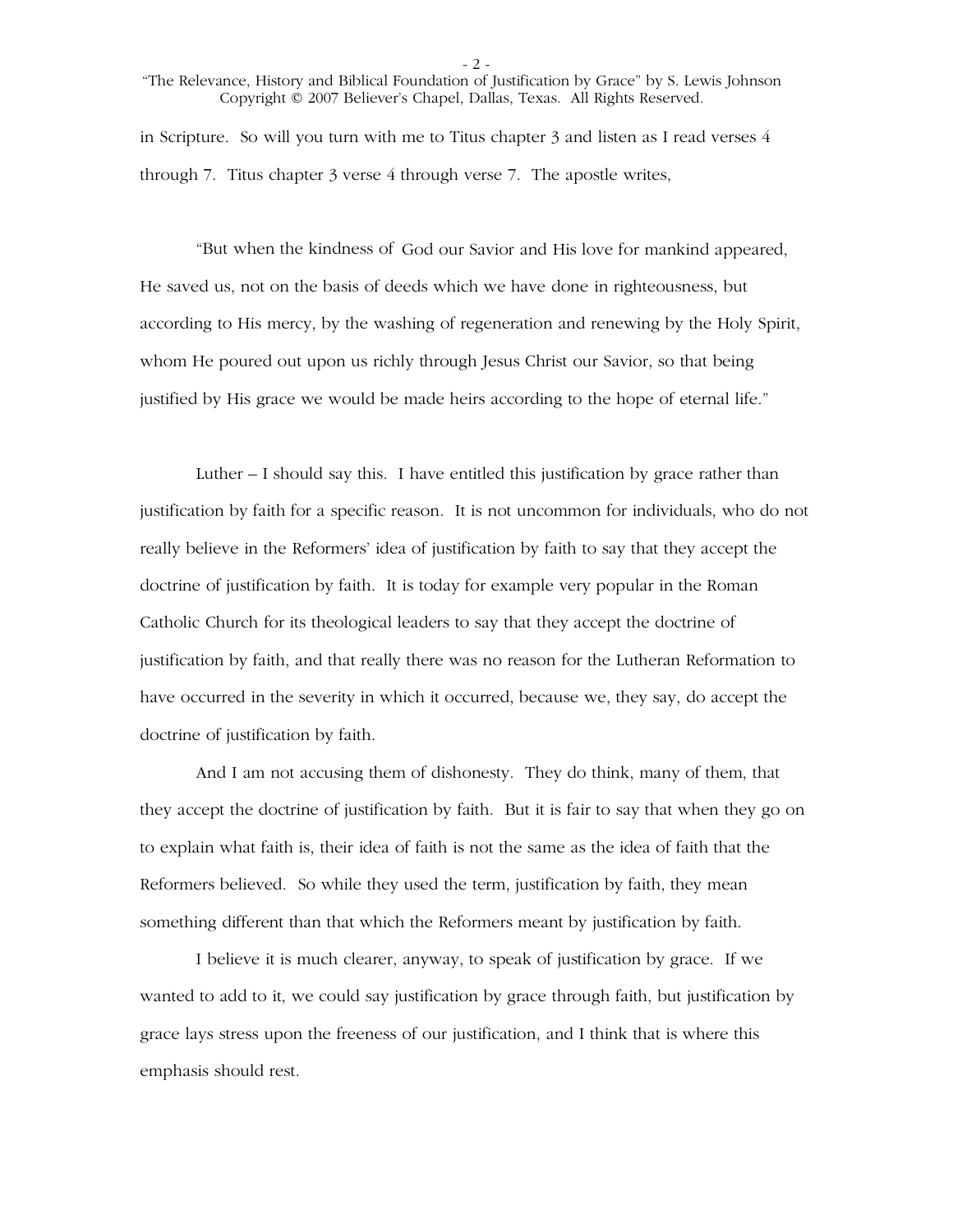- 3 -

"The Relevance, History and Biblical Foundation of Justification by Grace" by S. Lewis Johnson Copyright © 2007 Believer's Chapel, Dallas, Texas. All Rights Reserved.

 Luther called justification by faith *articulus stantis et cadentis ecclesiae*, which means "the article of a standing and falling church." In fact, he also called it *fundamentalisimus articulus*, "the most fundamental article." So in effect, what Luther was saying was this, that the church stands or falls upon its understanding of the doctrine of justification by faith.

 G.C. Berkouwer, who has written a book entitled, *Faith and Justification*, in one of the chapters has this statement, "The confession of divine justification touches man's life at its heart, at the point of its relationship to God. It defines the preaching of the church, the existence and progress of the life of faith, the root of human security and man's perspective of the future."

 Now what Professor Berkouwer was trying to say was essential this, that when we talk about the doctrine of justification by faith, we are talking about the doctrine that has to do with our fundamental relationship to God. It defines the preaching of the church, because the preaching of the church should be a preaching of the doctrine of justification by faith, or by grace through faith fundamentally.

 J. I. Packer, who has written an article on this subject also has said "The doctrine of justification by grace through faith is like Atlas." Now we all have a picture of Atlas in our minds, bearing the globe upon his shoulders, and what Professor Packer meant by this was it bears the evangelical doctrine upon its shoulders. Now the reason that he said that was simply this, that all of the fundamental work of the Lord Jesus Christ is directed toward a securing of justification by grace. So, our Lord's birth, incarnation, his sufferings, his death, his burial, his resurrection, and further, we can go back and even say the divine choice made in ages past: election, foreknowledge, foreordination, calling, all of these things are designed ultimately to lead to a man's justification by grace.

 You can see that very clearly in Romans chapter 8 verse 29 and 30 where the apostle writes, whom he foreknew, he predestinated to be conformed to the image of his Son, and whom he predestinated, these he called, and those whom he called he justified.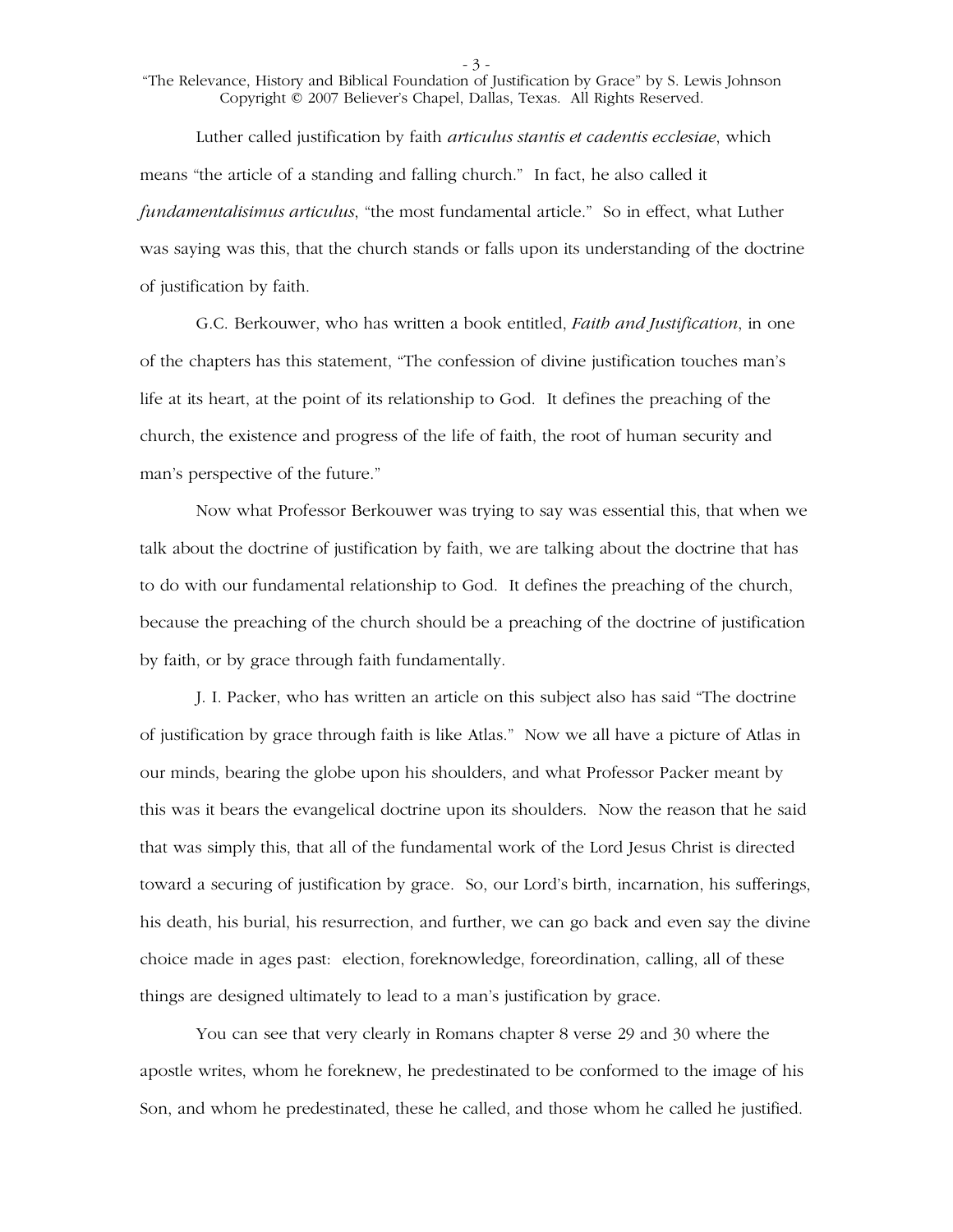- 4 -

## "The Relevance, History and Biblical Foundation of Justification by Grace" by S. Lewis Johnson Copyright © 2007 Believer's Chapel, Dallas, Texas. All Rights Reserved.

And those whom he justified he glorified, so, the steps of foreordination and foreknowledge and calling are directed toward the securing of justification by grace. So, when Professor Berkouwer says this is the point of one's relationship to God and it defines the preaching of the church, and when another theologian has said it's the central doctrine of the Christian Scriptures, or it's like Atlas and bears upon its shoulders biblical doctrine, I think we can understand what lies back of these statements. This is a very fundamental teaching of the word of God, then.

 The Lutherans who have, I think, put us in their debt, because they have so marvelously stressed the doctrine of justification of grace through faith, have tried to point out that all of the Bible is either law or gospel. Now, translated in the language which you and I might better understand, we could say that the Bible tells us there are two principle by which men may come to know God: one is the principle of law, and the other is the principle of grace. Or, one is the principle of faith as an instrumentality, or the principle of works as an instrumentality.

 So that we have law versus grace and faith versus works, and Christianity stresses of course the fact that we are saved by grace and that we are saved through faith. All of the other teaching that man has set forth as religious teaching is teaching that is based upon the principle of law and man's relationship to God, or that which is the product of that, works.

 Now we can say in a sense that the doctrine of justification by faith is the gospel of the five "onlies." *Sola fide* – that of course means "by faith alone." Now, you don't have to know Latin to know *fide* means faith or trust, because you know fiduciary institutions, they are institutions of trust. *Sola fide. Sola gratia* – by grace alone. *Solo Christo* – by Christ alone. *Sola scriptura* – by, you understand that, I'm sure, by Scripture alone. *And soli deo gloria* – to God alone be glory.

 These five expressions, *sola fide, sola gratia, solo Christo, sola scriptura, soli deo gloria,* were important phrases the Reformers used over and over again. Our justification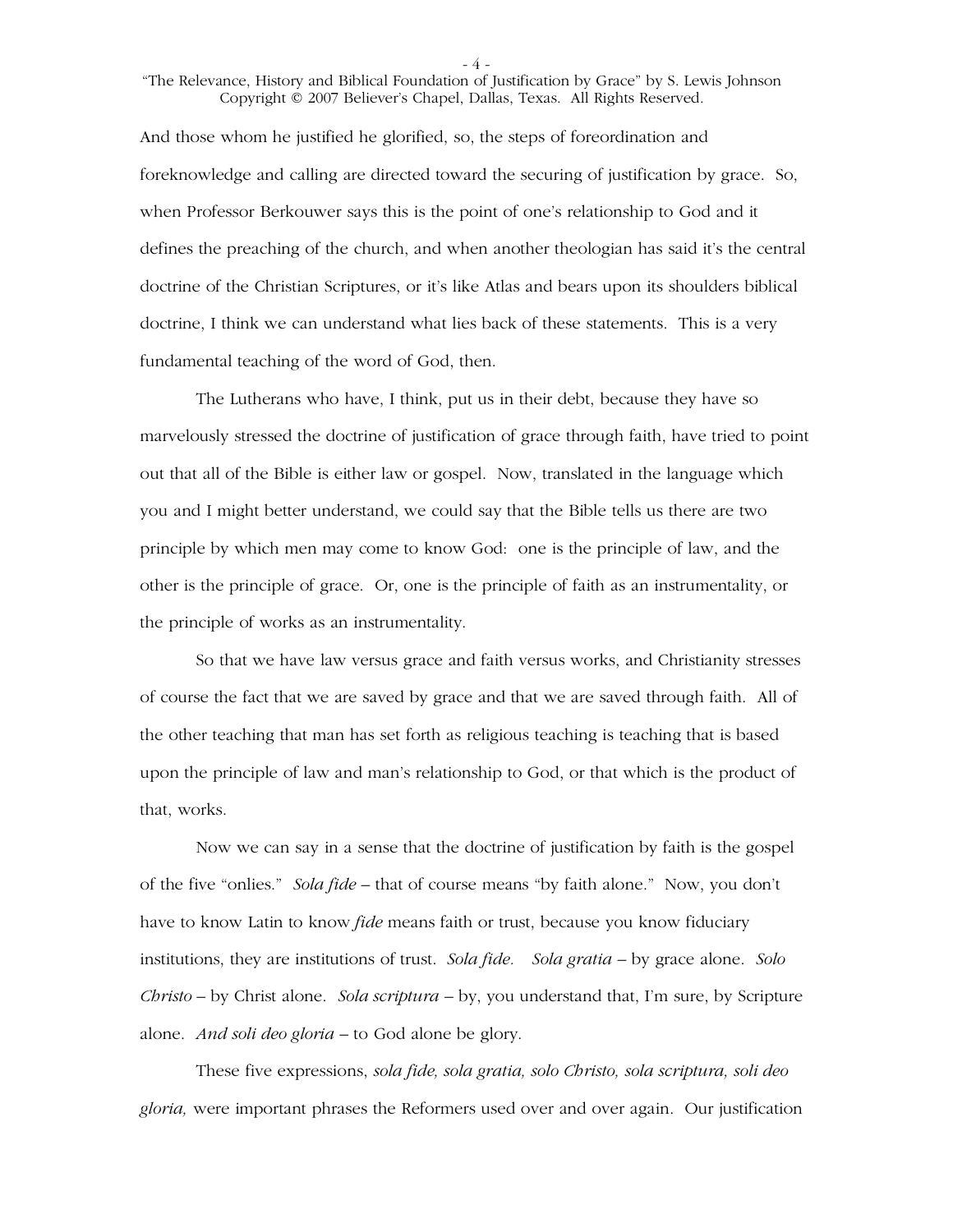- 5 -

"The Relevance, History and Biblical Foundation of Justification by Grace" by S. Lewis Johnson Copyright © 2007 Believer's Chapel, Dallas, Texas. All Rights Reserved.

is by faith alone. By faith alone. Not by faith and works – by faith alone. It was grace alone; that is, it is something that comes to us freely, not on the basis of any merit by which we have attained to by any form of work, whether religious work or secular kind of work.

*Solo Christo* – by Christ alone. That is, our salvation rests upon the penal, substitutionary sacrifice in the satisfaction of the divine holiness and justice which Jesus Christ himself alone has accomplished. And *sola scriptura* is of course that they depended entirely upon the revelation contained in the word of God, and all of this was designed, ultimately to bring glory to God alone, because you know enough to know, I know, if we have any part in our salvation, then God does not have all the glory. And they insisted that *soli deo gloria* is the characteristic expression of Christianity – to God alone be glory.

 Well now, let's turn in our study to the relevance of justification by grace. There are trio of theological relatives that are the illegitimate offsprings of natural religion, fertilized by the gospel. [Laughter] Now what I mean by that is simply this, that this trio of theological relatives: Pelegianism, Romanism, and Arminianism, are the products of natural religion – that is, human thought, human reason, carnal understanding of spiritual things – fertilized by the gospel – that is, they have come into contact with the truth of Christianity, and they have aspects of Christianity attached to them, but they are not essentially Christian truths and do not proclaim Christian truths.

 They are Pelegianism, Romanism, and Arminianism, and justification by grace, rightly understood, overthrows each one of them. I want to just note them briefly. They all of course, are characterized by legalism. That is, in each one of them there is either explicitly or implicitly, work to be performed by man that gains us merit before God.

 Now the first, is the legalism of Pelegianism. I know that we could just stop and cite Ephesians 2:8 and 9, and that would be sufficient to overthrow Pelegianism. But, unfortunately, many of us aren't as well-acquainted with Pelegianism as we ought to.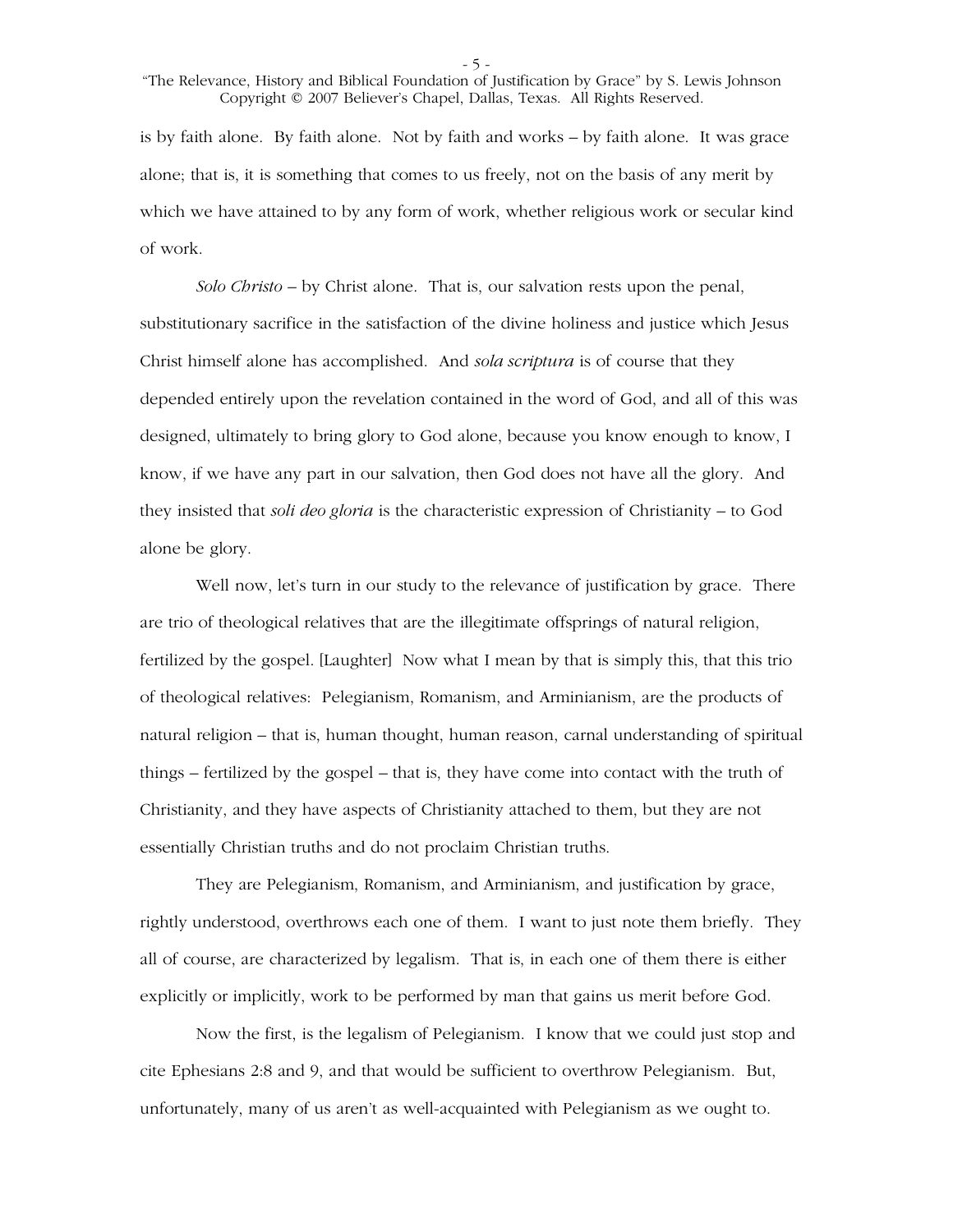- 6 -

"The Relevance, History and Biblical Foundation of Justification by Grace" by S. Lewis Johnson Copyright © 2007 Believer's Chapel, Dallas, Texas. All Rights Reserved.

Sometimes, we even held Pelegian doctrine and didn't even know it. And I speak for myself, not for you – I'm not trying to talk down to you, because I'm confessing that in my own preaching in years past, there were some smidgens here and there of semi-Pelegianism, I'm sad to say.

 And in fact, if you're a good, careful listener, you might even find something in a few of the tapes that are still in the library of Believers Chapel. And sometimes people have come to me and asked me to eliminate those things, and I would like to do it, except that I think that it's probably worthwhile to have the history of the progress of a man's spiritual think there on tape. [Laughter] I know that it's not the same thing that happened to President Nixon's not going to happen to me, [more, loud laughter] so there will be no mysterious 18-minute erasures on the tape [laughter] anywhere. We'll just leave them as they are and let you have a little fun. Dr. Johnson was untheological in that particular statement.

 Augustine made a statement that Pelegius very much resisted. Augustine said, "Give what you command, and command what you will." Give what you command, and command what you will. Now that was an epigram which the great Augustine wrote in his *Confessions*. Give what you command, and command what you will.

 Now Pelegius thought that that was very bad. And in the interests of human responsibility, Pelegius taught that man's relationship to God should be thought of in terms of capability, of willing and of being, and he used those three Latin words of *possae, ville*, and *esae*, the infinitives of the verbs that mean "to be able," "to will," and "to be."

 He resisted the idea that God gave the capability to perform his own commands. And he thought that that destroyed all human responsibility. We have people today who, when they hear the doctrine of the sovereignty of God in our salvation, they say, Well, that destroys human responsibility. Will this was the thing that Pelegius was disturbed about. He felt that God hand endowed man with capability for doing good, and the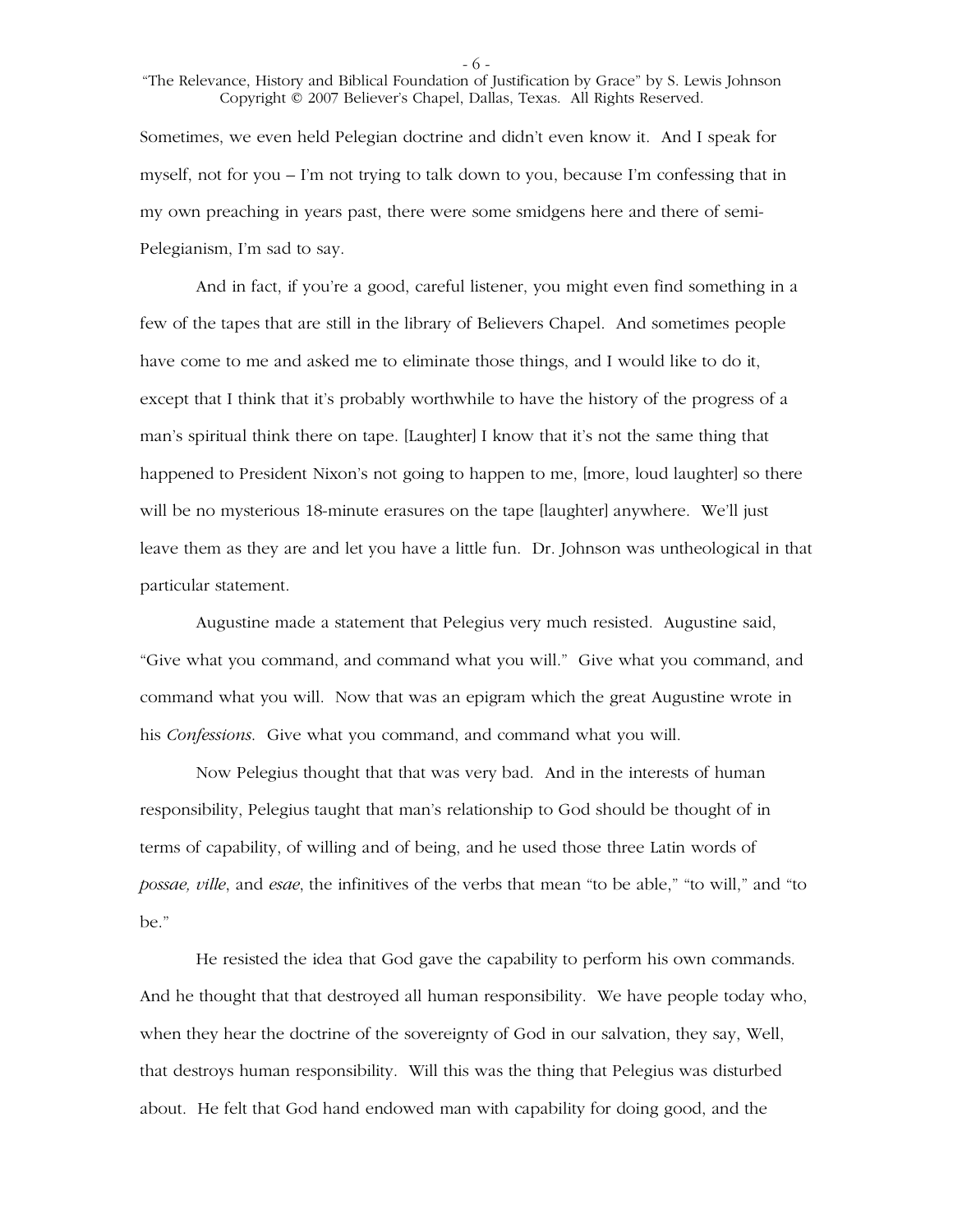- 7 -

"The Relevance, History and Biblical Foundation of Justification by Grace" by S. Lewis Johnson Copyright © 2007 Believer's Chapel, Dallas, Texas. All Rights Reserved.

choice of doing it rested with man, so that his responsibility was maintained by virtue of the fact that he at a point had to make a decision to do the will of God or not do it.

 So, man according to Pelegius, was able to keep the commandments of God and of course, if man is able to make the decision and has the capability to do the will of God, than what is to prevent man from being entirely without sin? And so it is thought – there is a little question about this – it is thought that Pelegius actually taught that. Some of the things that were written contrary to him had made reference to statements that he made that he thought one or two men in the Old Testament were without sin, such as Daniel – I've forgotten whether Joseph was one of the men or not – but nevertheless, that kind of teaching leads ultimately to that.

 Now, Pelegianism dose not disturb evangelicalism very much, because we of course know if we read the Bible very much at all, that man is not able to keep the commandments of God. But the question of man's will is something else. And while Augustine won the battle with Pelegius in the  $5<sup>th</sup>$  Century, later on semi-Pelegianism arose in which a lot of the biblical doctrines which Augustine wrote were acknowledged, but nevertheless, the decision, ultimately, according to semi-Pelegians, rested upon the decision of man's will, and so they taught the doctrine of the freedom of the will. That is semi-Pelegianism.

 Now, I know that if you listen to evangelical preaching at all, you will discover that almost all of the evangelical preaching in this country today is preaching that is characterized by an appeal based upon the doctrine of the freedom of the will.

 Incidentally, when we say that the freedom of the will is the doctrine of Pelegianism, we don't mean to imply that when man is saved or when he believes in the gospel, he does not exercise his will. That of course is ignorance of the issue to affirm something like that. We do believe that men exercise their will, that they have to exercise their will, we just simply say that that decision is simply a decision that is brought about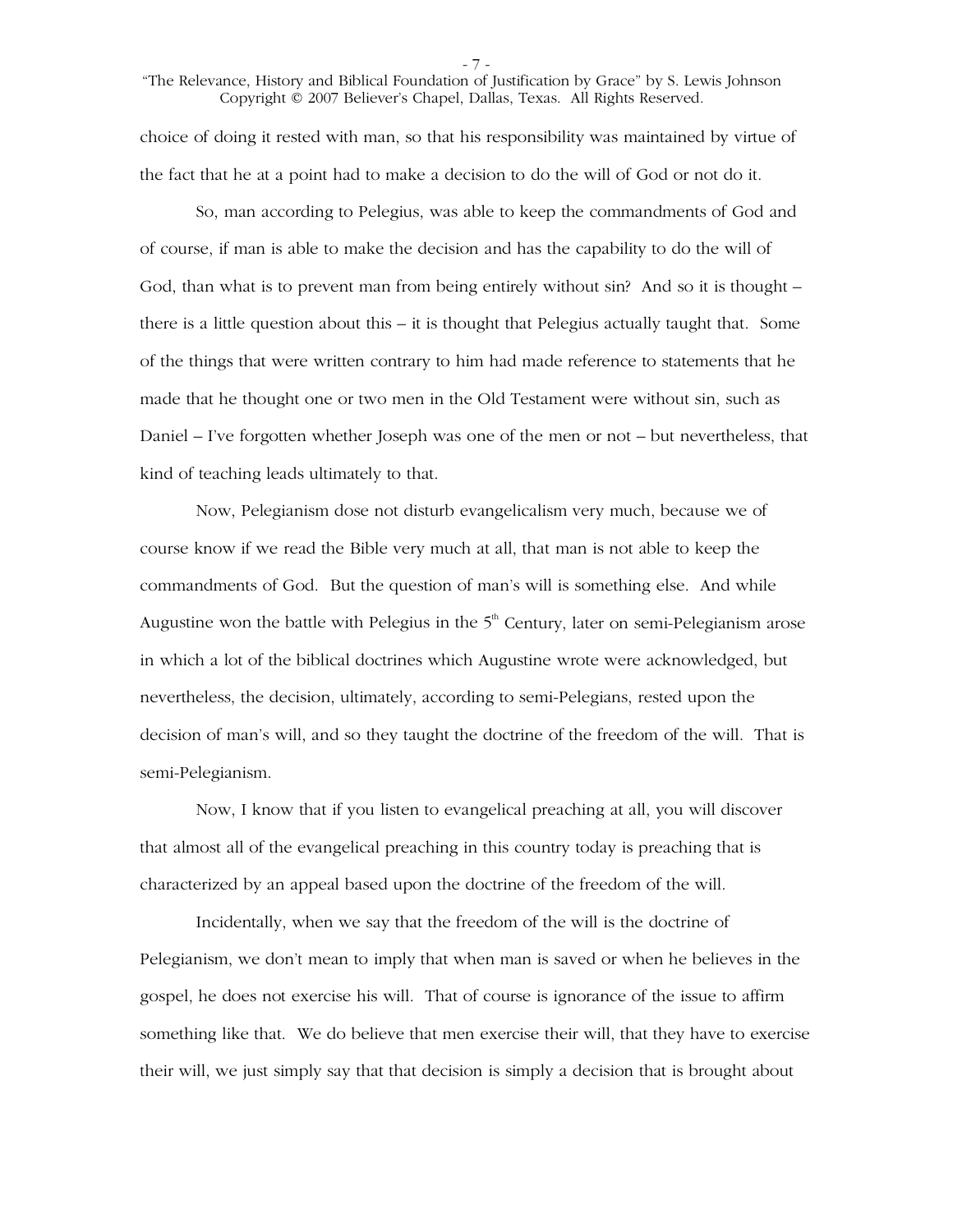- 8 -

"The Relevance, History and Biblical Foundation of Justification by Grace" by S. Lewis Johnson Copyright © 2007 Believer's Chapel, Dallas, Texas. All Rights Reserved.

by the enabling power of God, and we do not have the power to make a decision for God ourselves, with our will. But we must make a decision of the will.

 So, semi-Pelegianism is really the doctrine that has permeated the Christian church to the present time. As you can see, a man who believes ultimately in the freedom of the will believes there is something in man by which he may please God. And so whether he knows it or not -- usually it's unwittingly -- he proclaims a doctrine of merit before God. Now that is legalism. So that in essence, semi-Pelegianism, or the doctrine of the freedom of the will, is legalistic.

 Now the second of this trio of theological relatives is Romanism. We, I'm sure, are acquainted with the legalism of Romanism. The Romanists taught justification by faith formed by love, or furnished with love. *Fides caritate formata –* faith formed by love.

 What they taught was that faith began with justification, but the grace of sanctification was imparted through baptism and penance if you lost your salvation. They did not believe in re-baptism. They believed you could lose your salvation, but it was not necessary to be baptized again. The sacrament of penance must be carried out by the person who lost his salvation.

 The Romanists denies the imputation of righteousness. They believed that God gave love, the fulfilling of the law in justification. So, what Rome taught, essentially, and still teaches, is a piecemeal salvation, as someone has put it, to be gained by stages, through working a sacramental treadmill. The Reformers taught that when you believed in the Lord Jesus, you were immediately justified; you immediately stood before God with a righteousness acceptable before him. But in Romanism there were certain steps one had to follow.

 For example, original sin is removed by the waters of baptism. Daily sin is removed is removed by the non-bloody sacrifice of the Mass. The Council of Trent has said, "Let him be accursed who saith that sins are not removed by the non-bloody sacrifice of the Mass." Venial, or forgivable sins, are removed by the oil of extreme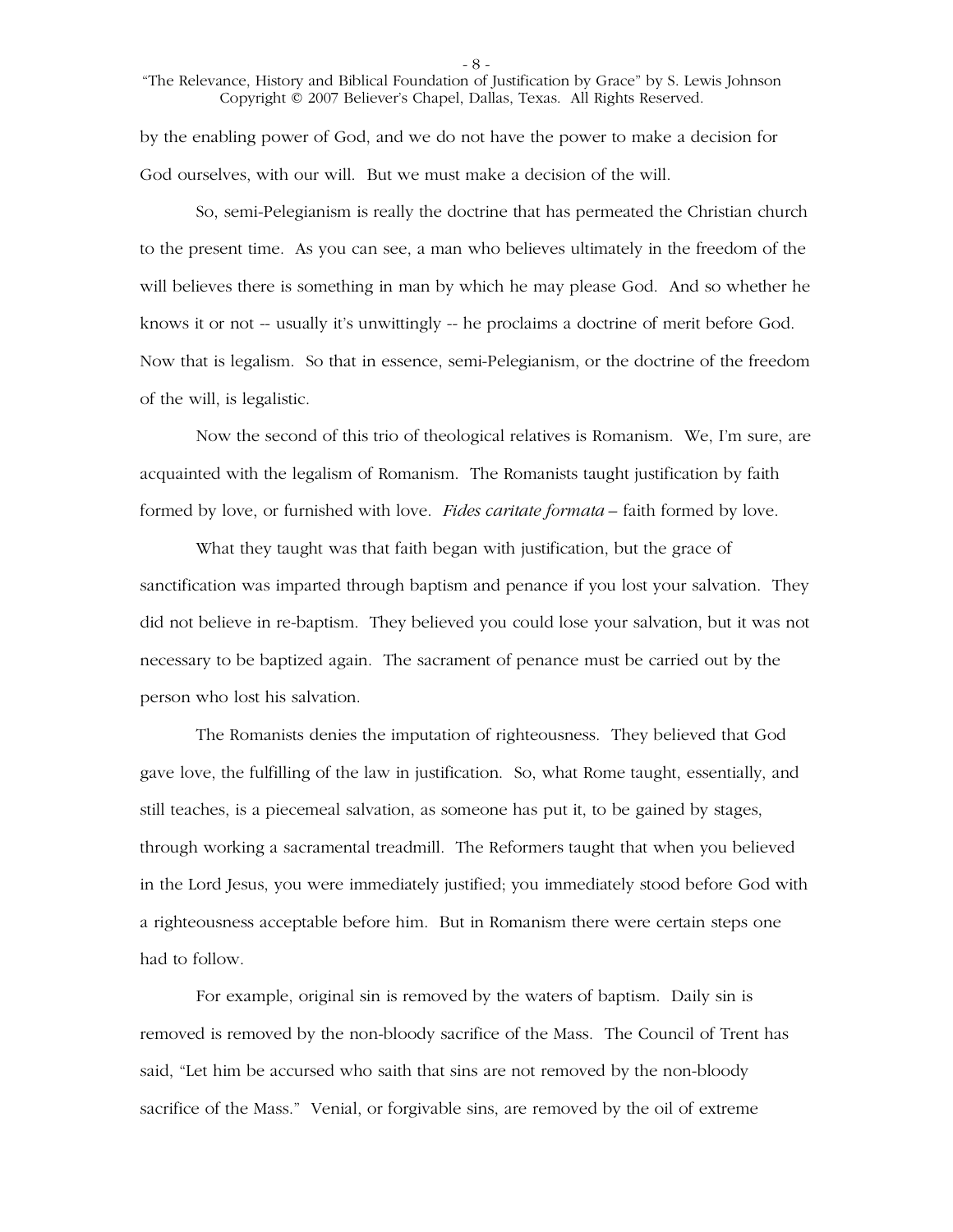- 9 -

## "The Relevance, History and Biblical Foundation of Justification by Grace" by S. Lewis Johnson Copyright © 2007 Believer's Chapel, Dallas, Texas. All Rights Reserved.

unction. Dallasites may remember that this was one of the rites performed on President Kennedy when he was assassinated in Dallas at the hospital, just before he died. A priest was called upon, and the oil of extreme unction, that sacrament, was carried out in conjunction with President Kennedy in order that venial sins might be removed.

 Other sins are removed by the fires of Purgatory. Now, you know that the Bible does not teach that there is such a thing as Purgatory. The only Purgatory of the Bible is the Purgatory of Hebrews chapter one and verse 3, where we read that the Lord Jesus has by one sacrifice purged our sins forever and has sat down at the right hand of the majesty on high. That is the only purgatory of the Bible. But you can see that where sins are removed by water, bread, oil and fire, what does the blood do? If so much is done by works, little is done by grace.

 Now, the legalism of Arminianism is unwitting legalism. Arminianism, historically, divided into two branches. We've talked about this before. I just remind you of it. The two branches of Arminianism have been an unevangelical branch, or a liberal branch, a remonstrant church in Holland represents this; and in the evangelical wing are such churches as the Methodist church, the Pentecostal movement, the Wesleyan movement in general. So that evangelical Arminianism stands within the pale of evangelicalism.

 But nevertheless, in spite of the fact that Arminianism of the evangelical wing is evangelical, there is an unwitting legalism in their doctrine, because they have accepted, essentially the teaching of the semi-Pelegians, and have believed in the freedom of the will. So, when a God gives grace, in order for man to be saved, but the first step is man's decision of his will. God gives grace – sufficient grace to believe – but man must make the first movement toward God. So, essentially the same legalism appears.

 Robert Traill who was one of the Puritans and a Scot – you know, the Scots loved theology in the earlier centuries, the  $19<sup>th</sup>$ , the  $18<sup>th</sup>$  and the  $17<sup>th</sup>$ . They don't love it very much at all in the  $20<sup>th</sup>$  Century, but they did in these centuries. They used to say that ever Scot is a theologian, whether they believed in God or not, and what they meant by that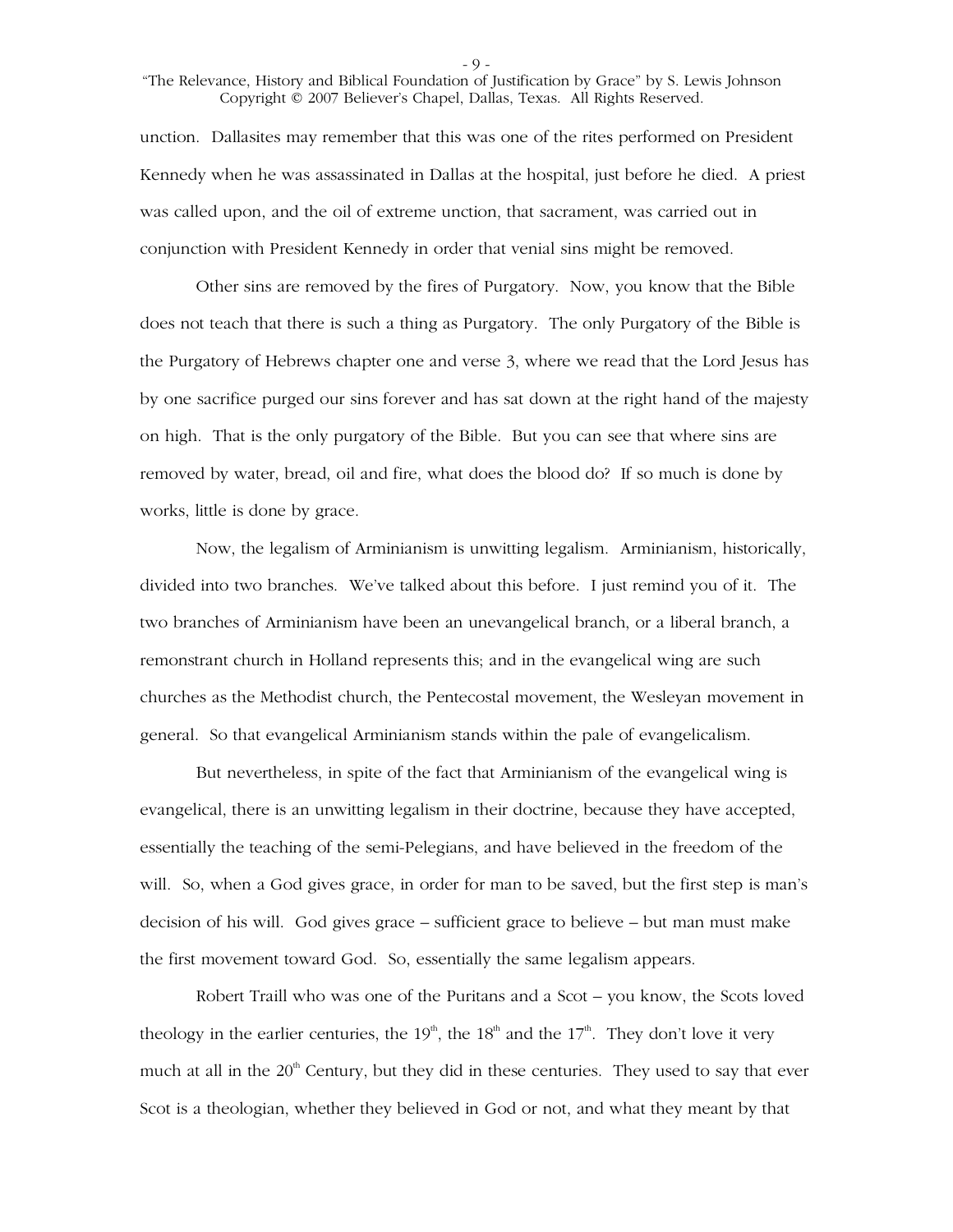- 10 -

"The Relevance, History and Biblical Foundation of Justification by Grace" by S. Lewis Johnson Copyright © 2007 Believer's Chapel, Dallas, Texas. All Rights Reserved.

was that all argued about theology and sometimes did some bad things in the name of theology.

 But Robert Traill said, "The principles of Arminianism are the natural dictates of a carnal mind, which is enmity, both to the law of God and to the gospel of Christ, and next to the dead sea of popery into which also this stream runs, have since Pelegius to this day been the greatest plague of the church of Christ, and it is likely will be until his second coming." That is the word of a Puritan Calvinist concerning Arminianism, and probably we should excuse some of the severity of it for that reason.

 Let me say just a few words now about the history of justification by grace. Now we won't have time to deal with a lot of details here, and from time to time in our six following studies, we will turn occasionally to the statements of the creeds in order to illustrate some of the things are saying. But what I want to do now is give a little confessional reconnaissance. That is, we'll take a look at some of the things that the outstanding Christian creeds of relative recent times have said about the doctrine of justification by faith.

 And the first is the Heidelberg Catechism. This catechism was framed by two men, one by the name of Ursinus, and the other by the name of Olevianus -- two men who together with the University of Heidelberg in Germany framed the Heidelberg Catechism to be a kind of guide to preachers in their preaching, as well as a manual of instruction and confession of faith.

 In for example one of the questions which this catechism is divided, one of the questions says, "But what does it profit you now that you believe all this?" And the answer that is to be given is, "I am righteous in Christ before God and an heir of eternal life." This is what the catechism says in connection with the next question, "How are you righteous before God?" – now mind you, this is over 400 years ago, and this is what they were saying. Incidentally, this document is a document that is a very important document for all the Dutch and German Calvinists. "How are you righteous before God?" This is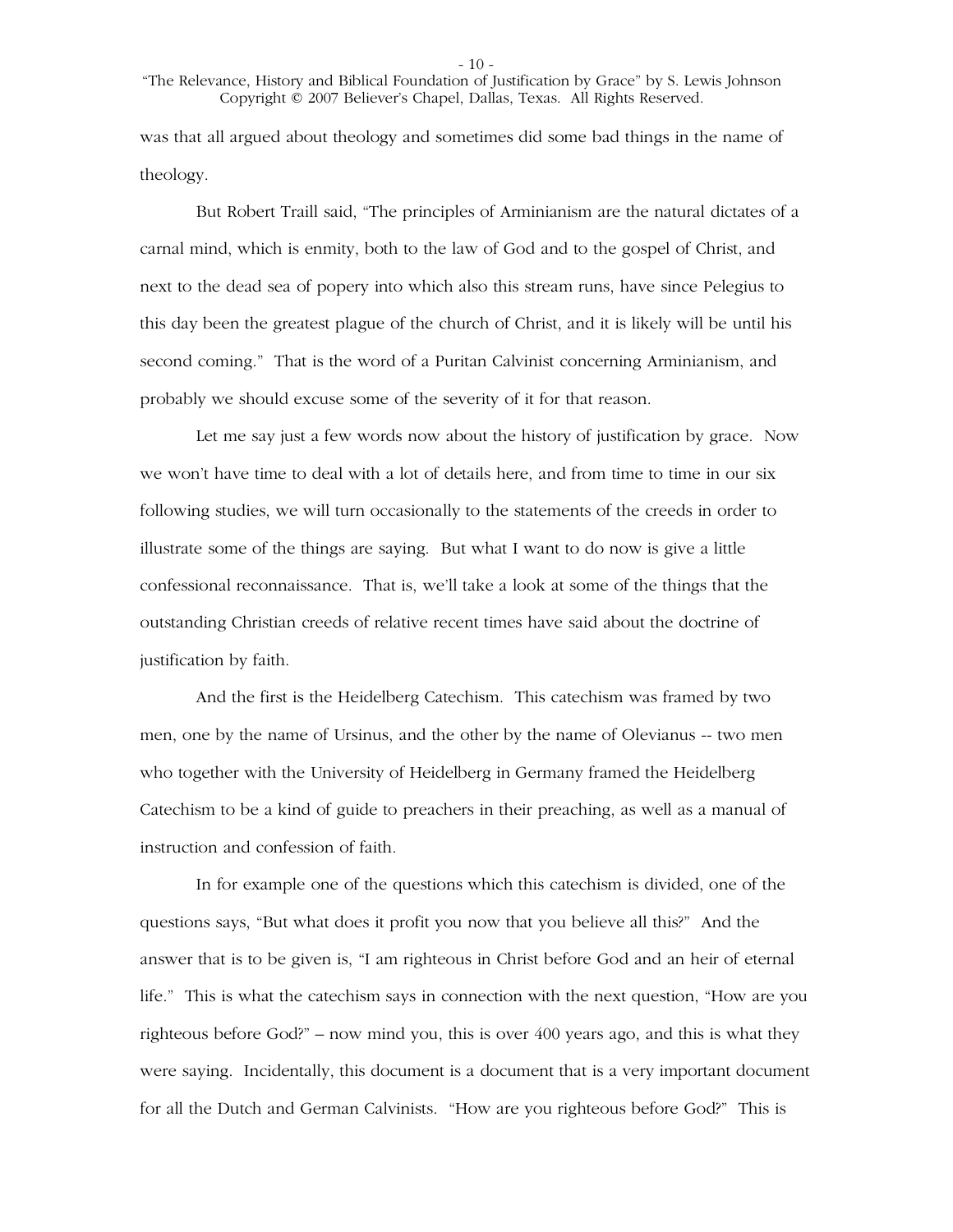- 11 -

## "The Relevance, History and Biblical Foundation of Justification by Grace" by S. Lewis Johnson Copyright © 2007 Believer's Chapel, Dallas, Texas. All Rights Reserved.

what the children would learn when they studied the catechism, "Only by true faith in Jesus Christ, in spite of the fact that my conscience accuses me that I have grievously sinned against all of the commandments of God and have not kept any one of them, and that I am still ever prone to all this that is evil. Nevertheless, God without merit of my own, out of pure grace, *sola gratia*, grants me the benefits of the perfect expiation of Christ, imputing to me his righteousness and holiness as if I had never committed a single sin or had never been sinful, having fulfilled myself all of the obedience Christ has carried out for me, if only I accept such favor with a trusting heart."

 So you can see that this is a document that proclaims the same kind of justification by free grace that evangelicals have preached 400 years ago. I don't have time to talk about the details. We'll pass on. We'll come back to this statement because there are a couple of very interesting things in that statement that would bear a little more exposition.

 The Belgic Confession is the second of the three great standards. (When we use the term, standard, theologically, we mean "the creed." The standard is the standard by which the church's faith is measured, or by which the individual who belongs to a particular church is measured.) The second of the standards is the Belgic Confession, written in 1561 which draws heavily upon another confession written for the Huguenots by among others, or at least by another, John Calvin.

 And again, in Article 22, it is stated, "By faith alone." Incidentally, let me ask you a question. Is the expression, "justified by faith alone" in the Bible? Raise your hand if you think it is. Oh come on, I know you don't know the Bible that well [laughter]. There's one man who says he thinks it is, and the rest of you would, a number of you – it's not found in the Bible. You're wise. [More laughter] I must have asked that wrong. I should have said, "Isn't justification by faith alone found in the Bible?" It's not found in the Bible, it's very interesting. But it is found in the German Bible. In Romans chapter 3 verse 28, Luther inserted the word, alone, *aline*. And the Romanists were very quick to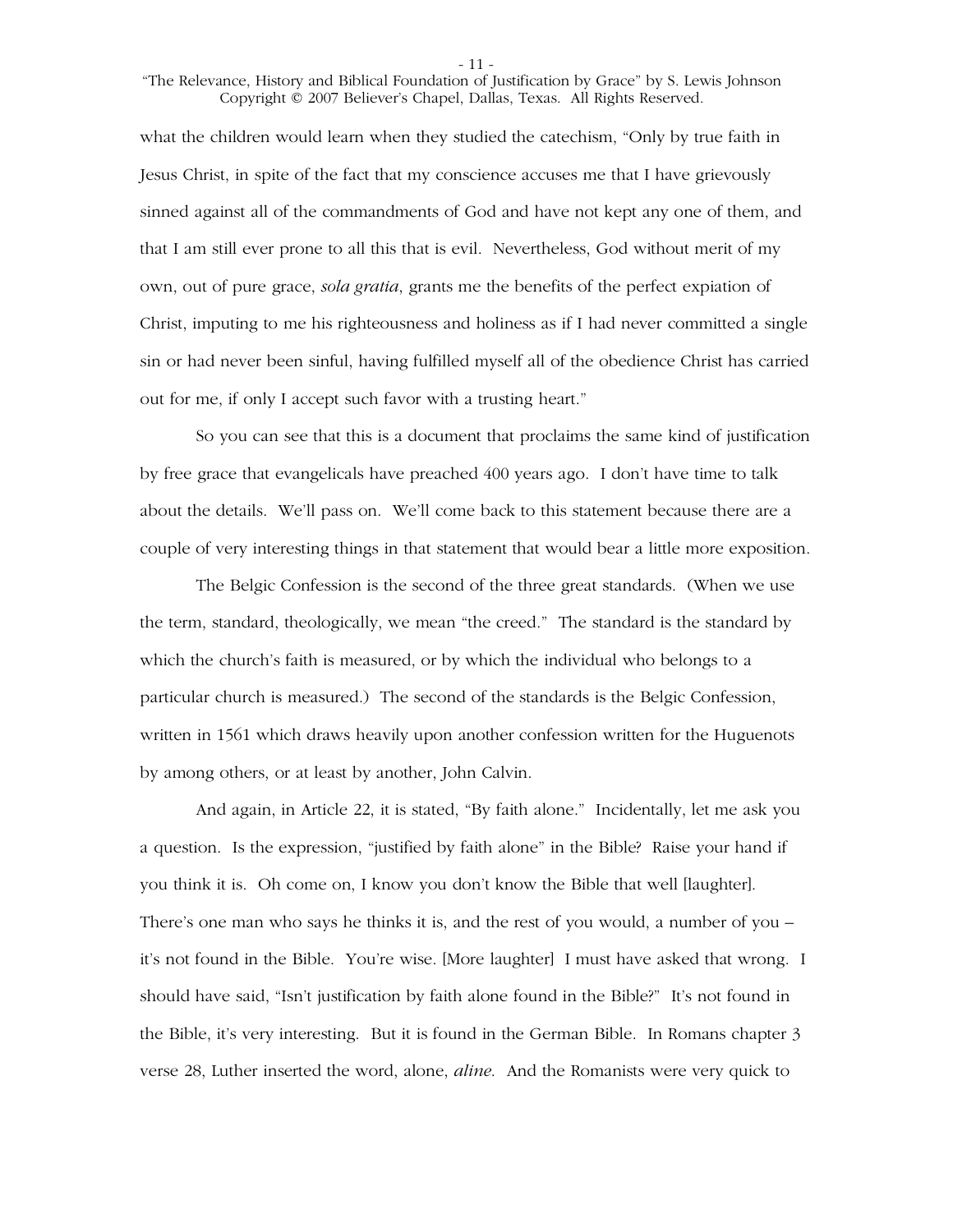- 12 -

"The Relevance, History and Biblical Foundation of Justification by Grace" by S. Lewis Johnson Copyright © 2007 Believer's Chapel, Dallas, Texas. All Rights Reserved.

pounce upon this, because they said, look, he's added a word to the word of God which is not in the Greek text. There's no basis for that in the manuscript authority.

 But Luther was really right in his theology, because you see, there is only one other way to be justified. We're either justified by law, works, or justified through faith. And if its by faith, it's by faith alone. In other words, the very fact that we say justified by grace through faith, justifies us in adding the word, alone, because if there were any other thing than faith it would be works. So, if it's by faith, it's by faith alone. Faith must stand alone.

 Well, this statement is obviously a statement which relies upon that which the Reformers evidently were saying, that men were justified by faith alone. Many of them knew that was not in the Bible. They were expounding the significance of what it means to be justified by faith.

 It's just as Sunday morning we were talking about the second coming, and the Lord Jesus said, "The day or the hour of my coming no man knows, nor angel, but the Father alone." But when we say the Father alone, we could add, nor Lewis Johnson, nor Sam Storms, nor Tony Emgee, nor the Son. When you say the Father alone, that eliminates everyone else. So the insertion of the phrase, "nor the Son" – I do think it was genuine there; it's not in some of the manuscripts, however – would be justified for exposition even if it were not found in the text of Scripture.

 The Augsburg Confession, or *Augsburg* [German accent] as the Germans would say. 1530. This was a summary of evangelical faith presented to the Emperor Charles V at or for the Diet of Augsburg by Luther and Melancthon and a couple of others. It polemicizes against Rome's doctrine of free will. And if you are interested in the further significance of the doctrine of bondage of the will, and an attack on the doctrine of free will, then this very famous confession is something you should read, because the Reformers pointed out that men could not please God apart from grace.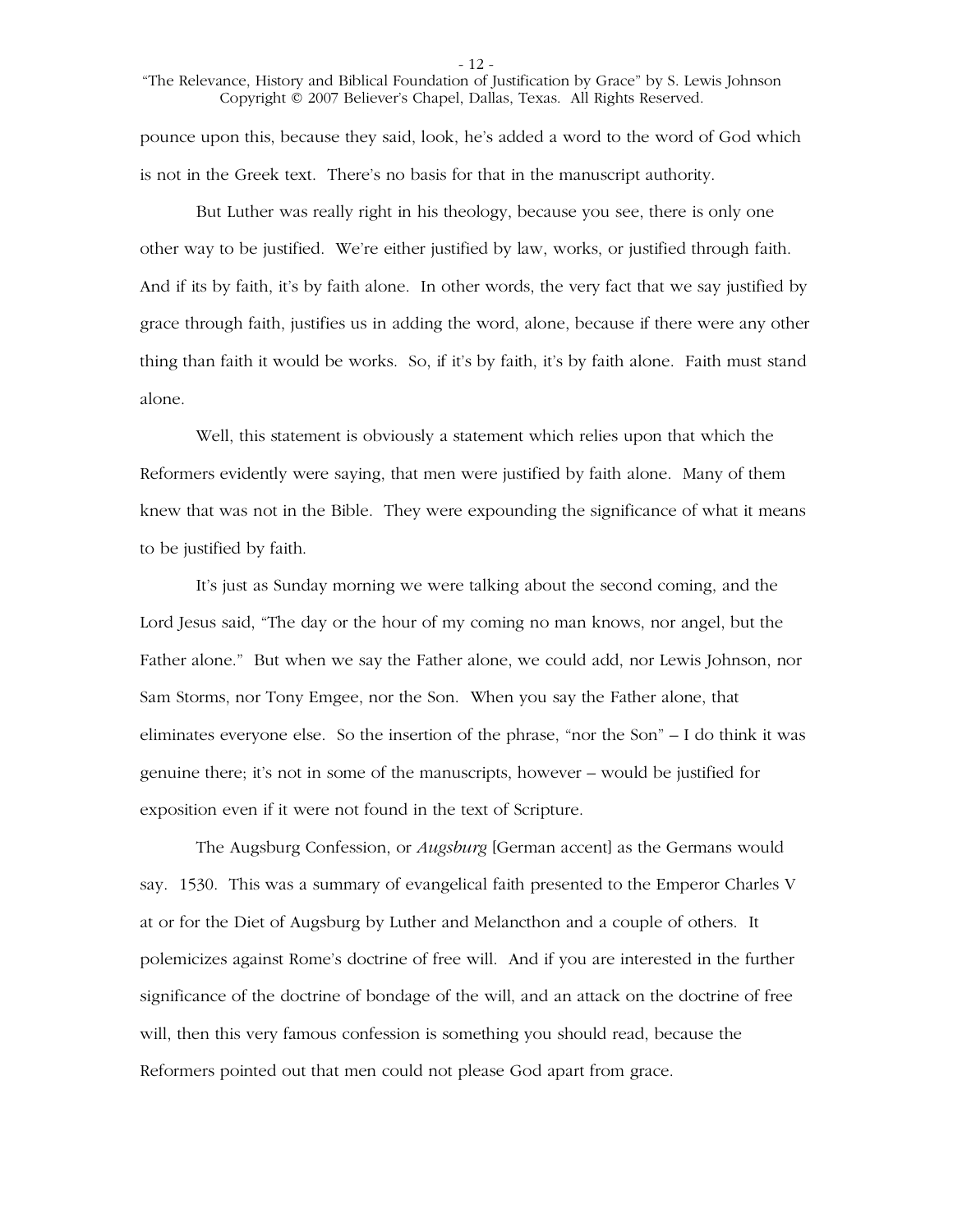- 13 -

"The Relevance, History and Biblical Foundation of Justification by Grace" by S. Lewis Johnson Copyright © 2007 Believer's Chapel, Dallas, Texas. All Rights Reserved.

 Calvin's attitude toward the Augsburg Confession was that of keen appreciation of it. And in fact, he made a very famous statement about Luther. He said, before he met him, "Though he called me a devil, I shall honor him as one of the foremosts of God's students, of God's servants." He did believe that the doctrines that were proclaimed by the Lutherans in the Augsburg Confession were generally the doctrines of God.

 The Formula of Concord. The Formula of Concorde is the Lutheran confession that sets Lutheran doctrine forth, and it became a kind of standard for the German Lutherans. It was done following Luther's death, and it is a little bit milder than some of the things that Luther said, but nevertheless, there is taught in that doctrine the justification by faith alone, *sola fide*. There is taught the forensic or legal character of justification; that is, that in justification we are declared righteous by God through faith on the principle of grace.

 And it also taught that there are no degrees in justification, that a man was either just, or he was not just. We'll say more about this when we deal with the doctrine in further detail, biblically.

 And finally, the Westminster Confession. The Westminster Confession is the confession, the dates [of which] are 1643 to 1646. The Westminster Confession of faith represents the Puritan, Calvinistic doctrine. It's the creedal standard of the Presbyterian Church of Scotland, and through the Presbyterian Church of Scotland, the creedal standard of the Presbyterian Church in the United States of America.

 You know, of course, there is a great deal of ferment in the various bodies of Presbyterians over this Westminster Confession of faith, because it contains very fundamental teaching which is not very popular today. And, there is a very serious attempt in several of the bodies of Presbyterians to make the Westminster Confession of faith not the doctrinal standard, but a doctrinal standard among others, which would of course water it down so that it would really have no particular significance.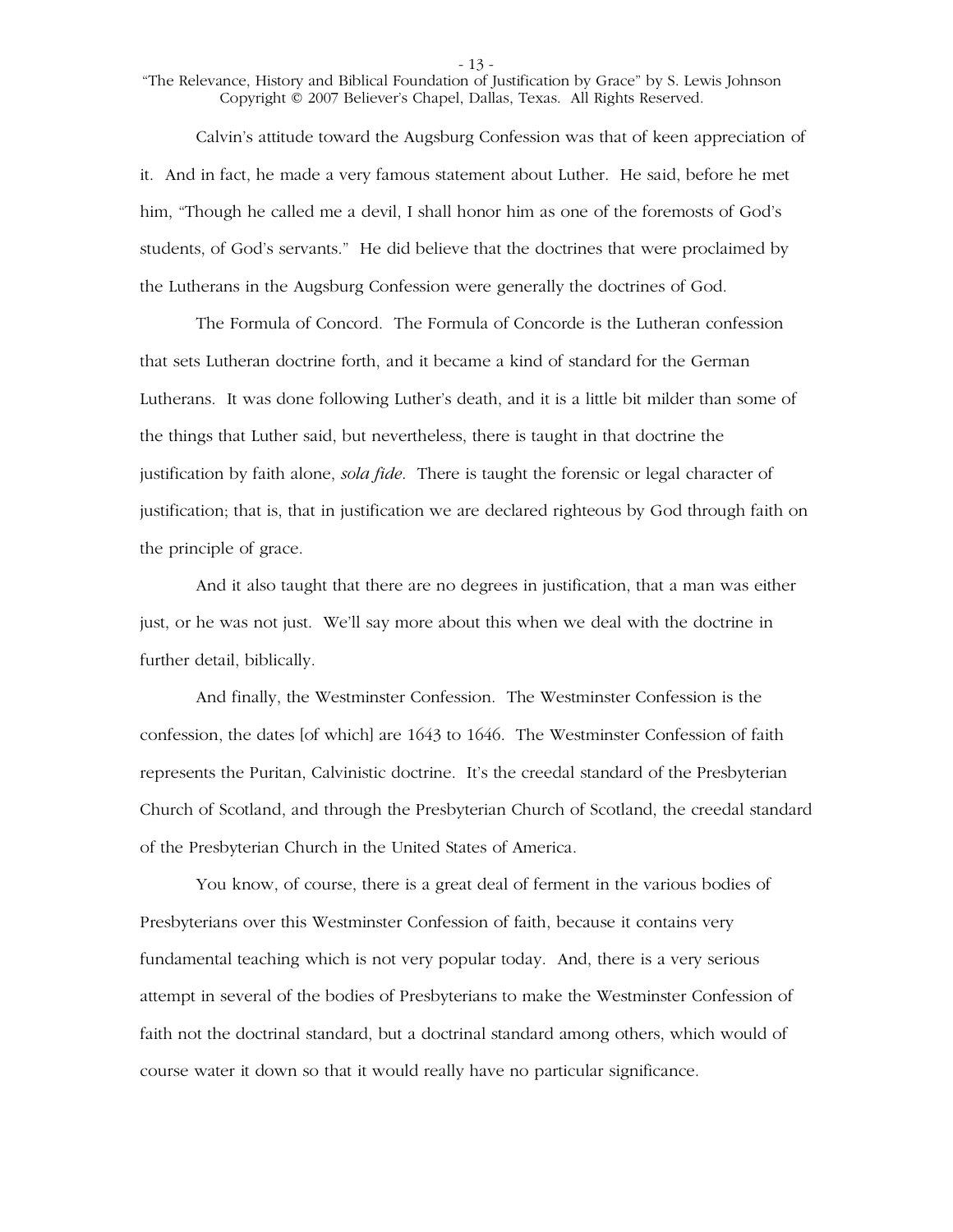- 14 -

"The Relevance, History and Biblical Foundation of Justification by Grace" by S. Lewis Johnson Copyright © 2007 Believer's Chapel, Dallas, Texas. All Rights Reserved.

 In the Westminster Confession of Faith, justification by faith is taught. Let me read a sentence or two contained in that confession, in chapter 13. Now if you're a Presbyterian, you may remember some of these phrases, because they are phrases that appear in the catechism, which most of us who grew up in the Presbyterian church had to become acquainted with. And many of you may have memorized the shorter catechism. I know there are some who have, because you told me, I remember memorizing that when I was little. That may be one of reasons you're here now, because you memorized some good teaching.

 This is what it says concerning justification, "Those whom God effectually calleth, he also freely justifieth. Not by infusing righteousness (that's directed toward the Roman Catholics) into them but by pardoning their sins and by accounting and accepting their persons as righteous, not for anything wrought in them or done by them, but for Christ's sake alone, (*solo Christo*, by Christ alone) not by imputing faith itself, the act of believing, or any other evangelical obedience in satisfaction of Christ unto them, they receiving and resting on him and his righteousness by faith, which faith they have not of themselves; it is the gift of God." Sound doctrine.

 Continuing, "Faith, thus receiving and resting on Christ and his righteousness, is the alone instrument of justification (*sola fide*) yet it is not alone in the person justified, but it is ever accompanied with all other saving graces, and is no dead faith but worketh in love." In other words, the person who truly believes will manifest it in love toward God, good works toward fellow Christians and men. That is the inevitable issue of true faith.

 Well, in the next section there are about six, six paragraphs that have to do with it. It says, "Their justification is solely of free grace (*sola gratia*)." So, the gospel of the five onlys is found in the Westminster Confession of Faith.

 Now let me say a final word or two about the biblical foundation of justification by grace, and what I want to do tonight is simply look at a few of these passages very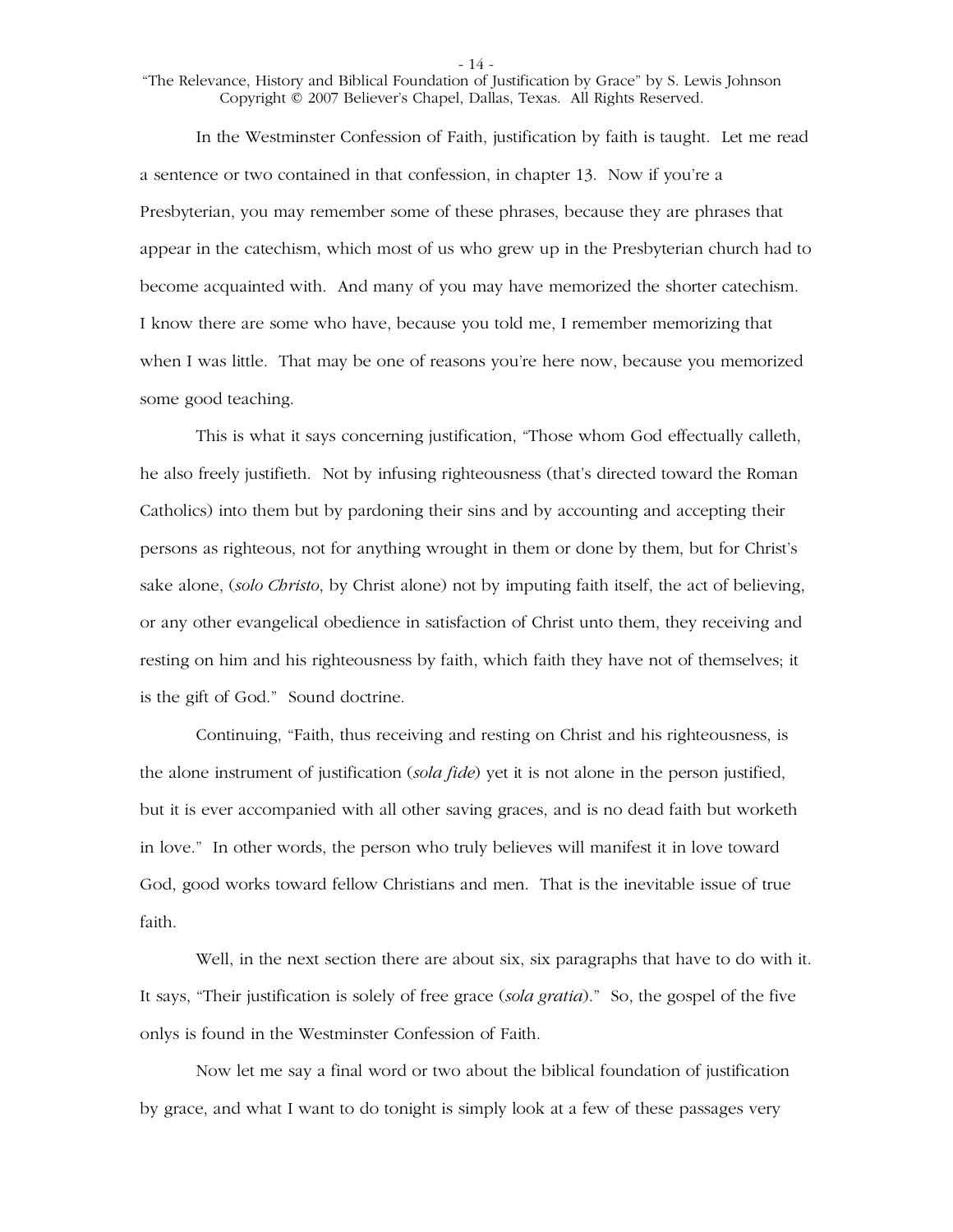- 15 -

"The Relevance, History and Biblical Foundation of Justification by Grace" by S. Lewis Johnson Copyright © 2007 Believer's Chapel, Dallas, Texas. All Rights Reserved.

briefly, just to read them, just to show you that the doctrine of justification by grace through faith is a doctrine that is taught all through the Bible. In our other studies, we will dealing in detail with certain of the passages. We'll deal with major passages exegetically in some considerable detail.

 But I'd like to give you a kind of overview now, and what I'm going to do is read a few of them. We don't have time to read them all, and I ask you, if you will, just in your free time, look up all of these passages.

 Now, the first of these passages is Genesis chapter 15 verse 6. In a sense, it is the fountainhead of the teaching of the Bible on justification by grace through faith. You know the story of Abraham, and when Abraham looked up into the heavens at the direction of the Lord, he heard the Lord say to him, "So shall your descendents be." And then we read in verse 6,

"Then he believed in the Lord, and He reckoned it to him as righteousness."

Incidentally, that is a mistranslation. That little word "as" should never have been used in the NASB. I'm sorry. Many of you have the NASB; it's a fallible translation. It should not have been rendered in such a way as if it were thought to teach that our faith is reckoned as righteousness. Faith is the instrumentality for the imputation of righteousness, but faith is not accepted for that righteousness. The translators, unfortunately, were former students of mine. [Laughter] They didn't pay attention, there. They should not have translated it that way. And He reckoned it to him as righteousness.

 Now the next of the passages, we won't have time to read these. I'm just going to make reference to them. The second one in Numbers chapter 25 verse 1-13 and Psalm 106 verse 28 through 31 is a very interesting one, and we will study that a little bit in one of our later studies. So I am going to pass that by and ask you to turn over to Isaiah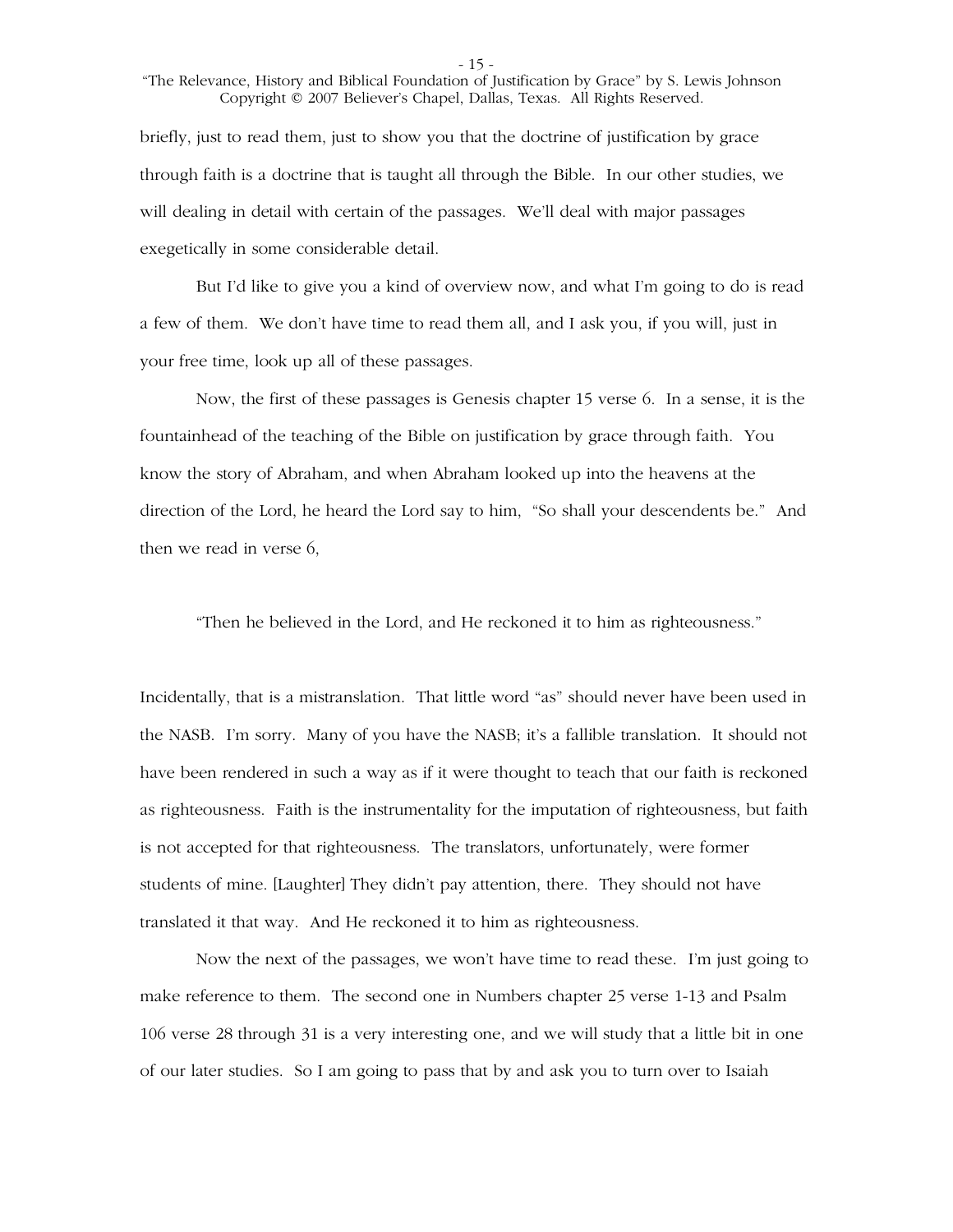- 16 -

"The Relevance, History and Biblical Foundation of Justification by Grace" by S. Lewis Johnson Copyright © 2007 Believer's Chapel, Dallas, Texas. All Rights Reserved.

chapter 53 and verse 11. Isaiah chapter 53 and verse 11. Now in the great passage on the Suffering Servant of Jehovah, the Prophet writes in the  $11<sup>th</sup>$  verse,

"As a result of the anguish of His soul,

He will see it and be satisfied;

By His knowledge the Righteous One,

 My Servant, (this of course is fulfilled in the ministry of the Lord Jesus) My Servant will justify the many..."

There again, you have the doctrine of justification, and the details of by grace through faith are spelled out in other places.

Turn to Jeremiah chapter 23 verses 5 and 6. Jeremiah 23 verse 5 and verse 6.

" 'Behold, the days are coming,' declares the LORD,

'When I will raise up for David a righteous Branch;

And He will reign as king and act wisely

And do justice and righteousness in the land.

In His days Judah will be saved,

And Israel will dwell securely;

 And this is His name by which He will be called, (the righteous branch, the Lord Jesus.

He is called, 'The LORD our righteousness,' or *Adonai Tsidkenu*, the Lord our justification. In other words, this servant, is to be our justification.

 Now you know the passage in Habakkuk chapter 2 verse 4. I won't bother to read that. There the prophet, leaning heavily on Genesis 15:6, says, "The just shall live by faith." Again, the doctrine of justification by faith, which Paul picks up in Romans chapter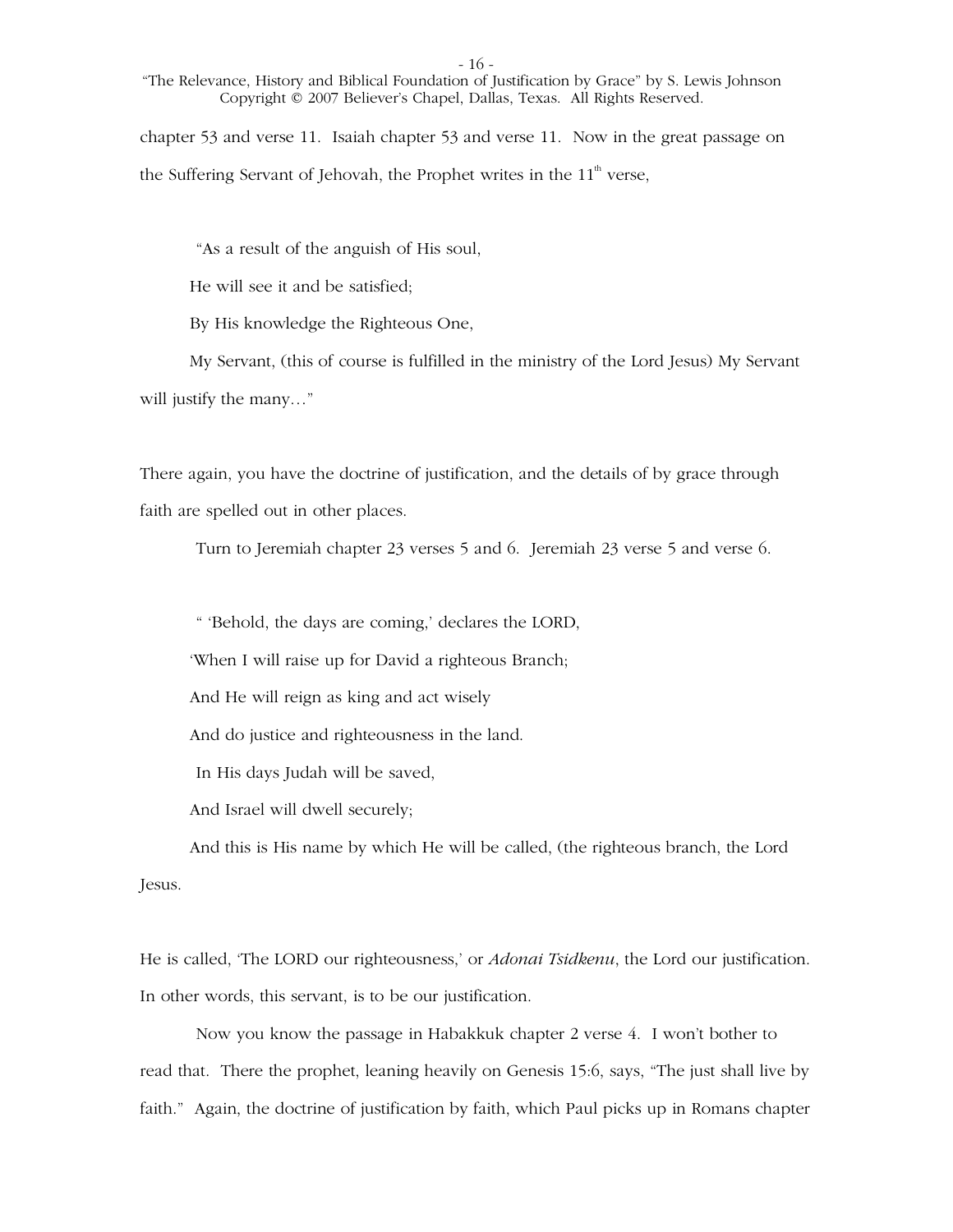- 17 -

"The Relevance, History and Biblical Foundation of Justification by Grace" by S. Lewis Johnson Copyright © 2007 Believer's Chapel, Dallas, Texas. All Rights Reserved.

1 verse 16 and 17, cites that passage, in that passage, and states that in the gospel there is salvation because a righteousness of God is revealed in it from faith to faith as it stands written, "The just shall live by faith."

 And finally, the greatest passage of them all, probably, Romans 3:21 through 26 in which the apostle gives details of justification through faith. We'll look at that passage in detail later on.

 Well let me close by saying this, that man has from time immemorial, how can a man be just with God? And that the apostle gives is, he has saved us, not by works of righteousness which we have done, but according to his mercy, that we being justified by grace, justified by grace, should be heirs or become heirs of eternal life. How can a man be just with God? He can only be just by the free grace from a loving God who by his own activity produces within us the response to the atoning work of the Lord Jesus upon which our salvation rests.

 So, it is sola fide, sola gratia, solo Christo, on the basis of sola scriptura, only in the word of God for the ultimate goal of soli deo Gloria, to God be the glory. Next time we will pick up our study and go on from there. Let's close in a word of prayer.

 [Prayer] Father, we are grateful to Thee for the privilege of studying the great doctrine of justification by grace through faith, and we pray Lord that it may come to mean something to us of that which it meant to the Reformers. We pray that the same love for the truth may grip us and have its application in our lives. Enable us, Lord, to truly appreciate the significance of the fact that the health of a local church, the health of an individual, the health of the body of Christ depends upon our understanding of this great doctrine by which our relationship to Thee is established and maintained.

Bless in the hour that follows. We pray for Jesus' sake. Amen.